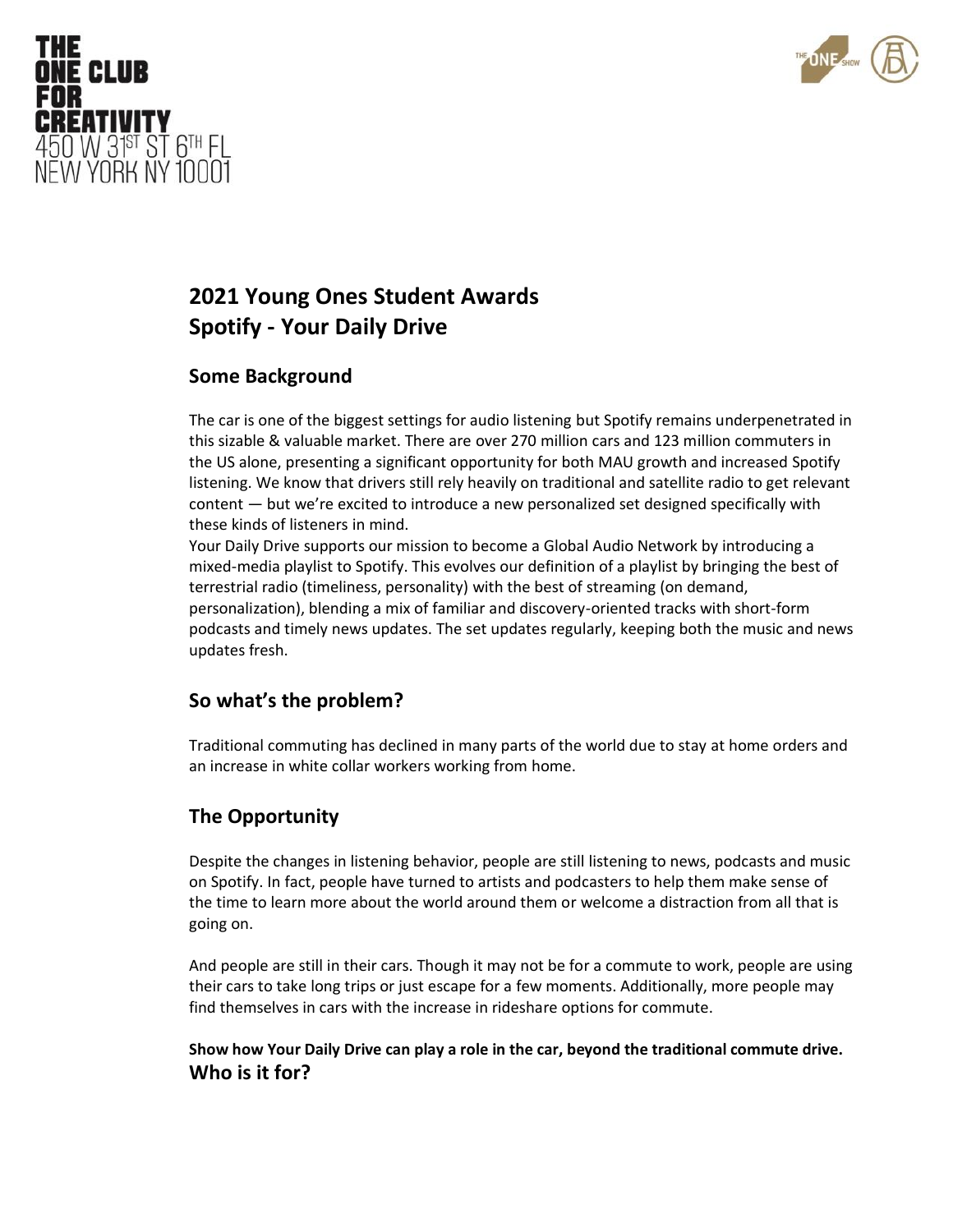



*New + Existing Spotify users:* We need to educate new and existing Spotify users about the existence of their playlist and get them to build habits around listening whenever they're in a car.

# **How can Spotify still play a role in the car?**

There are some key listening behaviors that we have the ability to speak to.

1) **Intentional + Leisurely** Despite commutes being down, there is an **increase in leisurely drives** as drivers are more intentional about when they do get in their car.

2) **A place for information and escape** With so much going on in the world, people are looking to stay up to date or avoid the news altogether using music and podcasts for escapism

3) **More than music** People love listening to the news and talk radio in their car. With podcasts on Spotify, you can get caught up on whatever matters to you.

4) **Irregular Use** Commuting used to follow a predictable, daily pattern. Now, with offices not at 100% capacity, some people may only be commuting or getting in their cars a few days a week.

## **What we need to make?**

Our recent TV spot has already helped make listening to Spotify in the car more top of mind for our audience with a relatable, human insight.

Let's build on this momentum and continue to build a connection between Spotify, car use and leisure driving with a campaign that makes use of media in a bolder way: including social and OOH.

## **Spotify's Tone of Voice**

Often irreverent, and never afraid to have an opinion, Spotify speaks to consumers as a fellow fan, because we love music, podcasts and culture as much as they do. We're a youthful brand occasionally even a little juvenile - and we're proud to be a bit weird sometimes. After all, aren't we all?

The tone for this creative should be fun and engaging, but also informative, educational and aware of the tough times many are living through. We want to emphasize the ease of using Spotify while commuting and the unique qualities afforded by YDD.